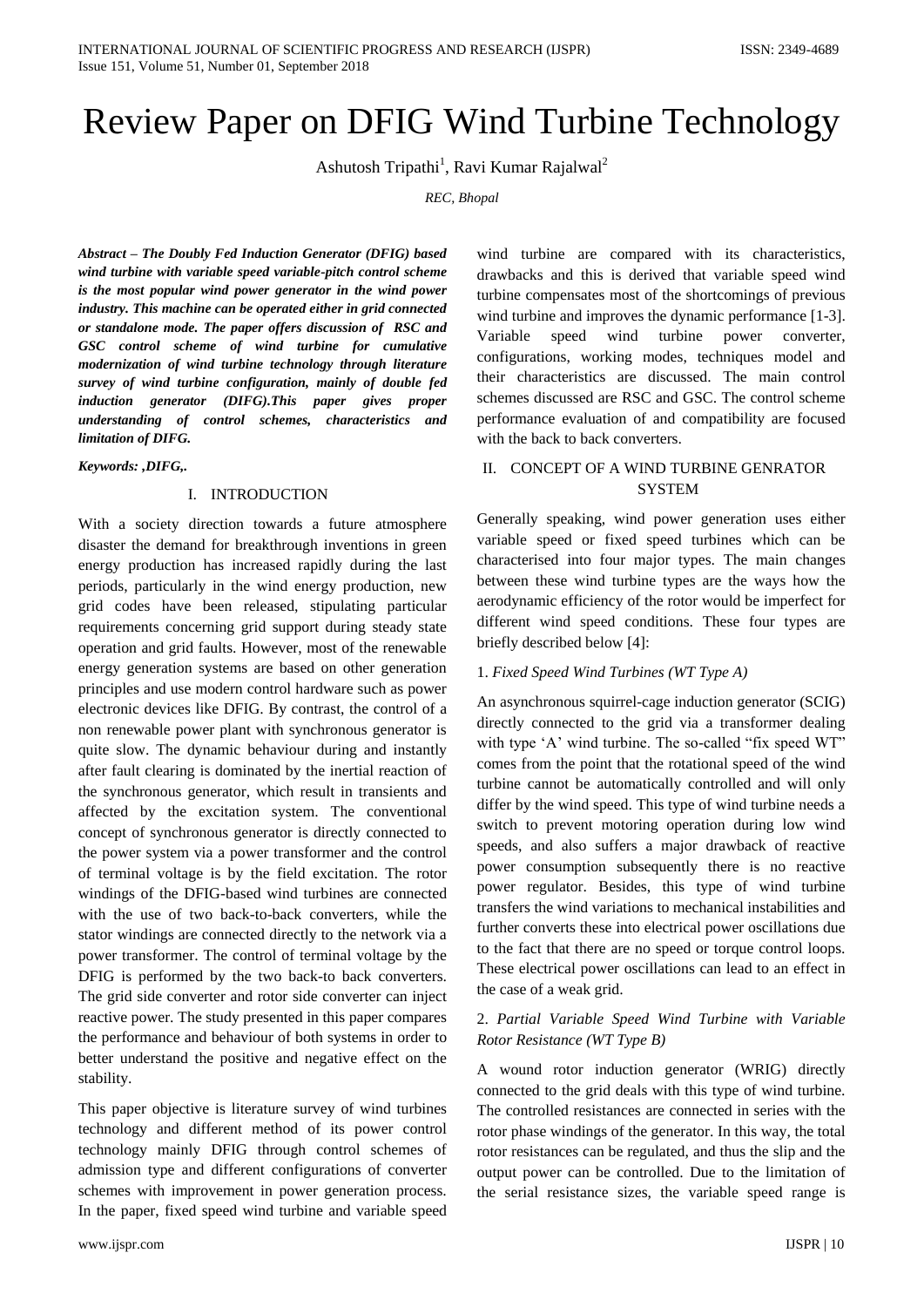usually small, typically 0-10%.above synchronous speed [4].

# 3. *Variable Speed Wind Turbine with Partial Scale Power Converter (WT Type C)*

This arrangement, known as the doubly-fed induction generator (DFIG) concept uses a variable speed controlled wind turbine. The stator phase windings of the doublyfed induction generator are directly connected to the grid, while the rotor phase windings are connected to a back-toback converter via slip rings. The power converters could control the rotor frequency and thus the rotor speed. The power rating of the power converters is typically rated ±30% around the rated power since the rotor of the DFIG would only deal with slip power. The smaller rating of the power converters makes this concept eye-catching from a cost-effective sight. Besides, this type of wind turbine can also achieve the desired reactive power compensation.

# 4. *Variable Speed Wind Turbine with Full Scale Power Converter (WT Type D)*

This structure usually uses a permanent magnet synchronous generator (PMSG) and a full-scale power converter. The stator phase windings are connected to the grid through a full-scale power converter. Some of this type of wind turbines adopt a gearless concept, which means that instead of connecting a gearbox to the generator, a direct driven multi-pole generator is used without a gearbox[5].

The control schemes for a wind turbine-generator system include the pitch angle control, MPPT control, and the DFIG control. In which DFIG control is discussed in this review paper[6-9].



Figure 1: DFIG baised Wind Turbine Genrator System

# III. DEVELOPED TECHNOLOGY ON VARIABLE SPEED WIND TURBINE

The main goal is to maximize the wind energy at different speeds of wind, which can be obtained by adjusting the turbine speed by maintaining optimal tip speed ratio $\lambda_{\text{otp}}$  is maintained constant. For achieving optimal tip speed each power curve has maximum power point with the given wind speed. For obtaining maximum available energy from the wind at different speed of wind, the turbine speed must be adjusted to ensure its operation at all the MPPs.

The trajectory of MPPs represents a power curve. Now the control mechanism/schemes ensure the adjustment in speed of turbine so as to maximize power extraction. This is concept VSWT set up [8-9]. A full capacity and reduced capacity configuration is proposed for variable speed wind turbine. The reduced capacity configuration consists of processing of slip power of wound rotor induction machine. If the rotor resistance is connected to slip terminals, slip power got wasted and machine attains only about 10% of speed variation near to synchronous speed operating range whereas if slip power is feedback to the grid after processing through back to back converters (Kramer technique) then 30% of speed variation can be achieved within operating range[10].

The back to back converters are directly connected from WRIM to grid in full capacity. This needs converter switches to survive rated voltage so configuration cost is high. The doubly fed induction machine can be worked in generating mode in both super-synchronous and subsynchronous modes[11]. The SCIG controlled over a range of super-synchronous and sub-synchronous speeds, with the novel secondary



Figure 2: Power converter of the DFIG

EMF signal generator, shows considerable benefit over sub-synchronous systems which is based on the Kramer technique. This does not have the stability problems normally associated with doubly fed machines. The steady-state analysis of a wound-rotor induction generator operated at varying shaft speeds in the super-synchronous and sub-synchronous regions, by control of both the direction and magnitude of slip power is studied. The Kramer technique provides better performance as compared to rotor resistance method in reduced capacity, but is cost of firing circuits and converter switches is accounted more. The rated gearbox ratios, speed settings, and machine and converter ratings were described for VSWT based DFIG and this rating and data is considered as orientation for developing wind turbine installation for higher power wind farms [10]. With the Kramer technique based DFIG WTs or wound rotor configuration, decoupled active and reactive power control of the generator could be achieved, with more efficient energy production, improved power quality and improved dynamic performance. The concept of a variable speed wind turbine (VSWT) driving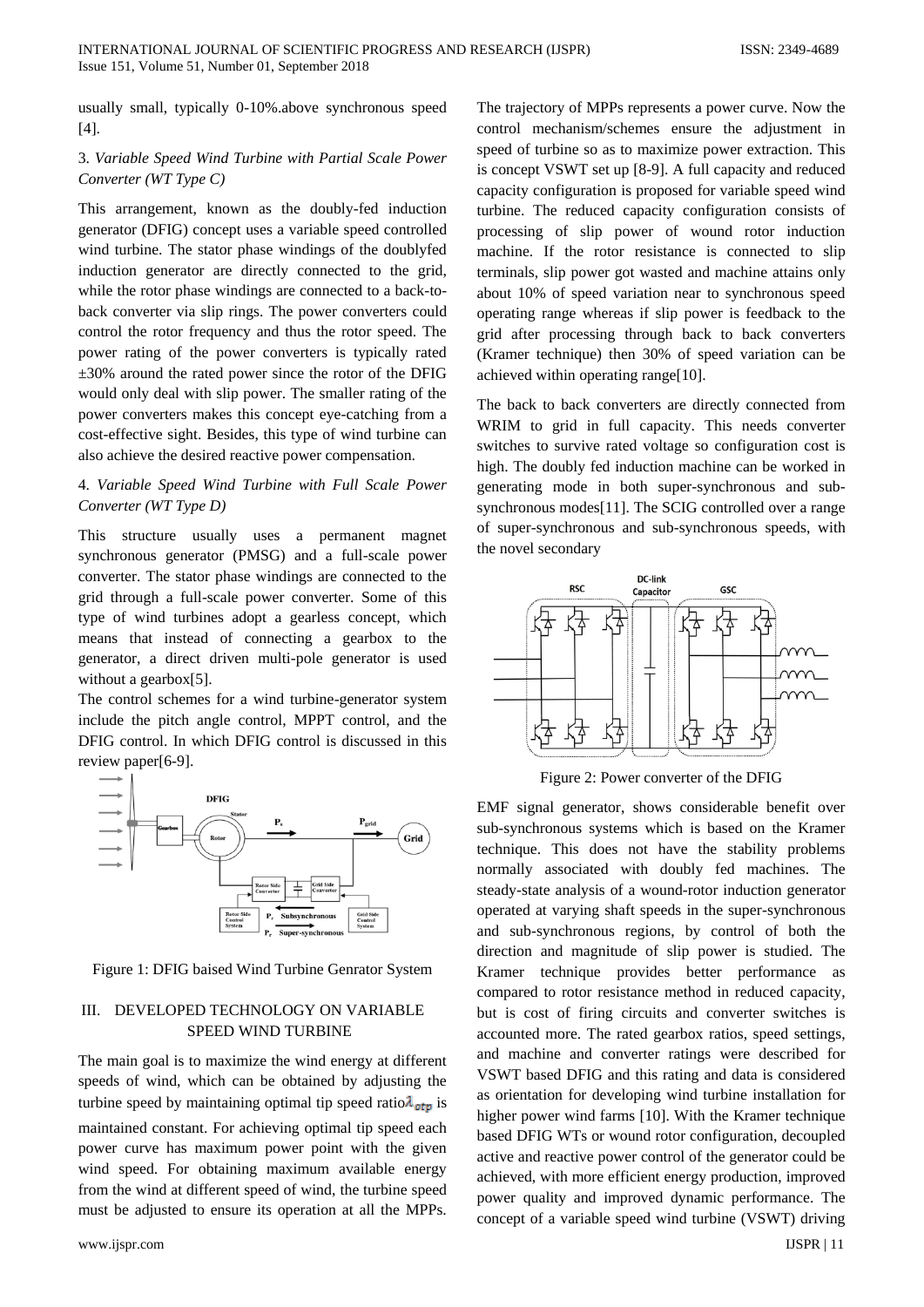DFIG has received increasing attention because of its noticeable advantages over other Wind Turbine Generating systems. DFIG-based WT are more popular on account of their favourable cost/performance attribute resulting primarily from the need for a much smaller converter rating compared to the machine rating. DFIGs are widely used in modern WTs due to their power control capability; variable speed operation, low converter cost, and reduced power loss and these characteristics are compared to fixed speed induction generators and fully rated converter systems. The converter design and control technique using an ac/dc/ac converter in the rotor circuit of DFIM is a standard drive option for high power applications involving a limited speed range [12-13].



Figure 3: Variable speed with reduced capacity configuration



Figure 4: Variable speed with full capacity configuration

The rotor side power (30% of rated) is handled by power converter only. The control system and power circuits required for a rectifier are studied, and closed loop regulation through d.c. link voltage for four quadrant operation in order to control power feedback to the supply with desired power factor is achieved [14]. In detailed design of the DFIG using back-to-back PWM voltage source converters in the rotor circuit is validated experimentally by considering a grid connected system [15]. Also it was found DFIGs and a four-quadrant ac-toac converter connected to the rotor windings increases the transient stability margin of the electrical grids, when compared with the case where the fixed speed wind systems with cage generators are used [16].

#### IV. CONTROL SCHEMES OF DFIG WIND TURBINE

DFIGs are controlled using decouples the rotor currents into active power (or torque) and reactive power (or flux) components, which are either stator flux oriented (SFO) [17-19], or stator voltage oriented / voltage oriented control (VOC) [17-20] as shown in the figure below



Figure 5. Stator flux oriented control scheme



Figure 6:Grid side VSC control scheme

The DFIG control is completed by control of the variable frequency converter, which includes RSC control and GSC control. The objective of the RSC is to allow for decoupled controlling the active and reactive power. This facilitates high flexibility which enables the turbine to capture maximum energy from wind and to provide reactive power support to the grid.

The RSC control structure involves of inner loop and outer loop in which the inner loop regulates the d-axis and q-axis rotor components, i.e.  $I_{dr}$  and  $I_{qr}$ , independently and the outer loop regulates the stator real power and reactive power autonomously. The stator voltage orientation (SVO) control principle for a DFIG is described in [31], where the q-axis of the rotating reference frame is aligned to the stator voltage i.e.  $V_{ds} = 0$  and  $V_{ds} = V_s$ . the stator side flux can be controlled using PI controller. In this study, the qaxis flux is regulated to zero  $(\psi_{gs} = 0)$  and  $(\psi_{ds} = \psi_s)$  for the de-coupled control of real and reactive power [21].



Figure 7:Block diagram of RSC control system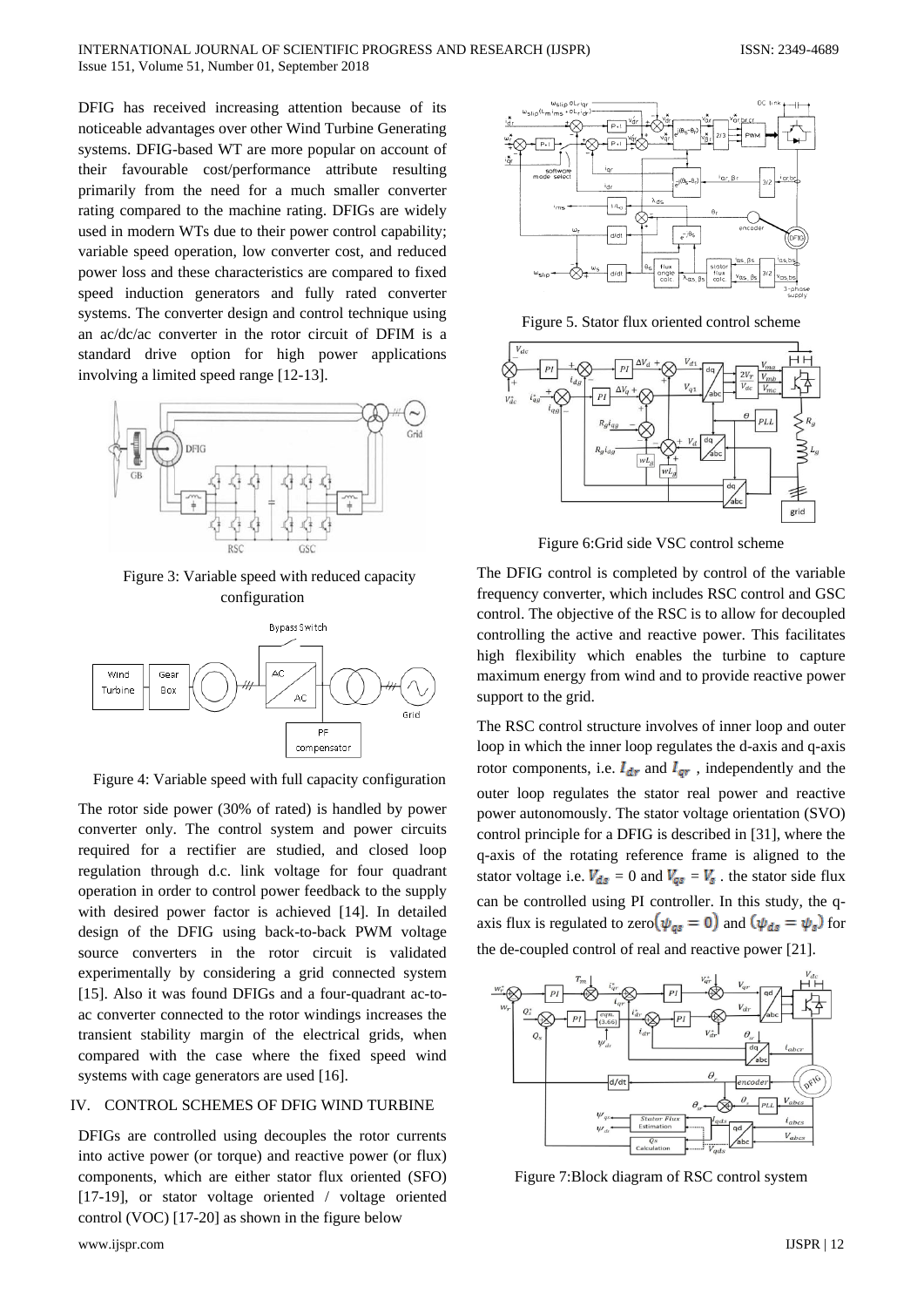The control mechanism of GSC which controls the voltage across the capacitor and reactive power exchange between the converter and grid is  $V_{dc}$  reached by controlling the current. Now, DC voltage dynamics in DC-link is given by



Figure 8:Block diagram of GSC control system

In the above mentioned controller the RSC and GSC controllers can designed separately and then combined together. This procedure is only valid when the controlled variables are independent of each other, i.e. they should be mutually decoupled[7,13,17].

#### V. CONCLUSION

The control strategies discussed above can be implemented effectively but needs appropriate tuning parameters to achieve decoupling. It often happens that if one current loop parameter varies, than the other loop output also varies and proper tuning is not achieved. In other words it is time consuming task to define proper tuning parameters. This problem occurs frequently in SFO control scheme. The PI controllers help in proper tracking of reference parameter which is generated according to the loading bus conditions. Also in fault/abnormal conditions or during wind speed variation, the output should be in stability limits.

#### **REFERENCES**

- [1] R. Datta and V. T. Ranganathan, "Variable-speed wind power generation using doubly fed wound rotor induction – a comparison with alternative schemes," *IEEE Trans. Energy Conversion*, vol. 17, no. 3, pp. 414-421, Sept. 2002.
- [2] V. Akhmatov, "Analysis of dynamic behavior of electric power systems with large amount of wind power," Ph.D. thesis, Technical University of Denmark, Kgs. Lyngby, Denmark, Apr. 2003.
- [3] B. Wu, Y. Lang, N. Zargari, S. Kouro, "Power Conversion and Control of Wind Energy System", John Wiley 2011, pp 15-16.
- [4] Bijaya Pokharel, "Modeling, Control and Analysis of a Doubly Fed Induction Generator Based Wind Turbine

System with Voltage Regulation", Tennessee Technological University, Master thesis, December 2011.

- [5] F. Iov, M. Ciobotaru and F. Blaabjerg, "Power Electronics Control of Wind Energy in Distributed Power Systems", *11th International Conference on Optimization of Electrical and Electronic Equipment*, Brasov, pp. XXIX - XLIV, May 2008.
- [6] Jianzhong Zhang, Ming Cheng, Zhe Chen and Xiaofan Fu, "Pitch Angle Control for Variable Speed Wind Turbines", *2008 Third International Conference on Electric Utility Deregulation and Restructuring and Power Technologies*, pp. 2691-2696, April 2008
- [7] R. Pena, J. C. Clare and G. M. Asher, "Doubly fed induction generator using back-to-back PWM converters and its application to variable-speed windenergy generation," *IEE Proceedings Electric Power Applications*, Vol. 143, No. 3, pp. 231-241, May 1996
- [8] Wei Qiao, Wei Zhou, José M. Aller, and Ronald G. Harley, "Wind Speed Estimation Based Sensorless Output Maximization Control for a Wind Turbine Driving a DFIG", *IEEE Transactions on Power Electronics*, Vol. 23, No. 3, pp. 1156-1169, May 2008
- [9] 68. Eftichios Koutroulis and Kostas Kalaitzakis, "Design of a Maximum Power Tracking System for Wind-Energy-Conversion Applications", *IEEE Transactions on Industrial Electronics*, Vol. 53, No. 2, pp. 486-494, April 2006.
- [10] T.S. Jayader,"Windmills stage a comeback", *IEEE Spectrum,* 13, pp. 45-49, 1976.
- [11] I. Cardici, M. Ermis, "Double-output induction generator operating at subsynchronous and supersynchronous speed: steady state performance optimisation and wind-energy recovery", *IEE proc. B,*139, (5), pp. 429-442, 1992.
- [12] S. Engelhardt, I. Erlich, C. Feltes, J. Kretschmann, F. Shewarega, "Reactive Power Capability of Wind Turbines Based on Doubly Fed Induction Generator," *IEEE Trans. on Energy Conversion*, vol. 26, no. 1, pp. 364-372, March 2011.
- [13] S. Muller, M. Deicke and R.W. de Doncker, "Doubly fed induction generator systems for wind turbines," *IEEE, Industry Applications Magazine*, vol. 8, iss. 3, pp. 26-33, May/June 2002.
- [14] S.R. Jones, K. Jones, "Control strategy for sinusoidal supply side convertors", TEE Colloquium on *Developments in real time control for induction motor drives,* Digest 1993/024, February 1993.
- [15] R. Pena, J. C. Clare, and G. M. Asher, "Doubly fed induction generator using back-to-back PWM converters and its application to variable-speed wind-energy generation," *IEE Proc. Elect. Power Appl.*, vol. 143, no. 3, pp. 231-241, 1996.
- [16] M. V. A. Nunes, J. A. P. Lopes, H. H. Zurn, U. H. Bezerra, R. G. Almeida, "Influence of the variable-speed wind generators in transient stability margin of the conventional generators integrated in electrical grids," *IEEE Trans. Energy Conversion*, vol. 19, no. 4, pp. 692-701, Dec. 2004.
- [17] S. Muller, M. Deicke and R.W. de Doncker, "Doubly fed induction generator systems for wind turbines," *IEEE, Industry Applications Magazine*, vol. 8, iss. 3, pp. 26-33, May/June 2002.
- [18] W. Leonard, "Control of Electrical Drives", Springer, New York, 2001.